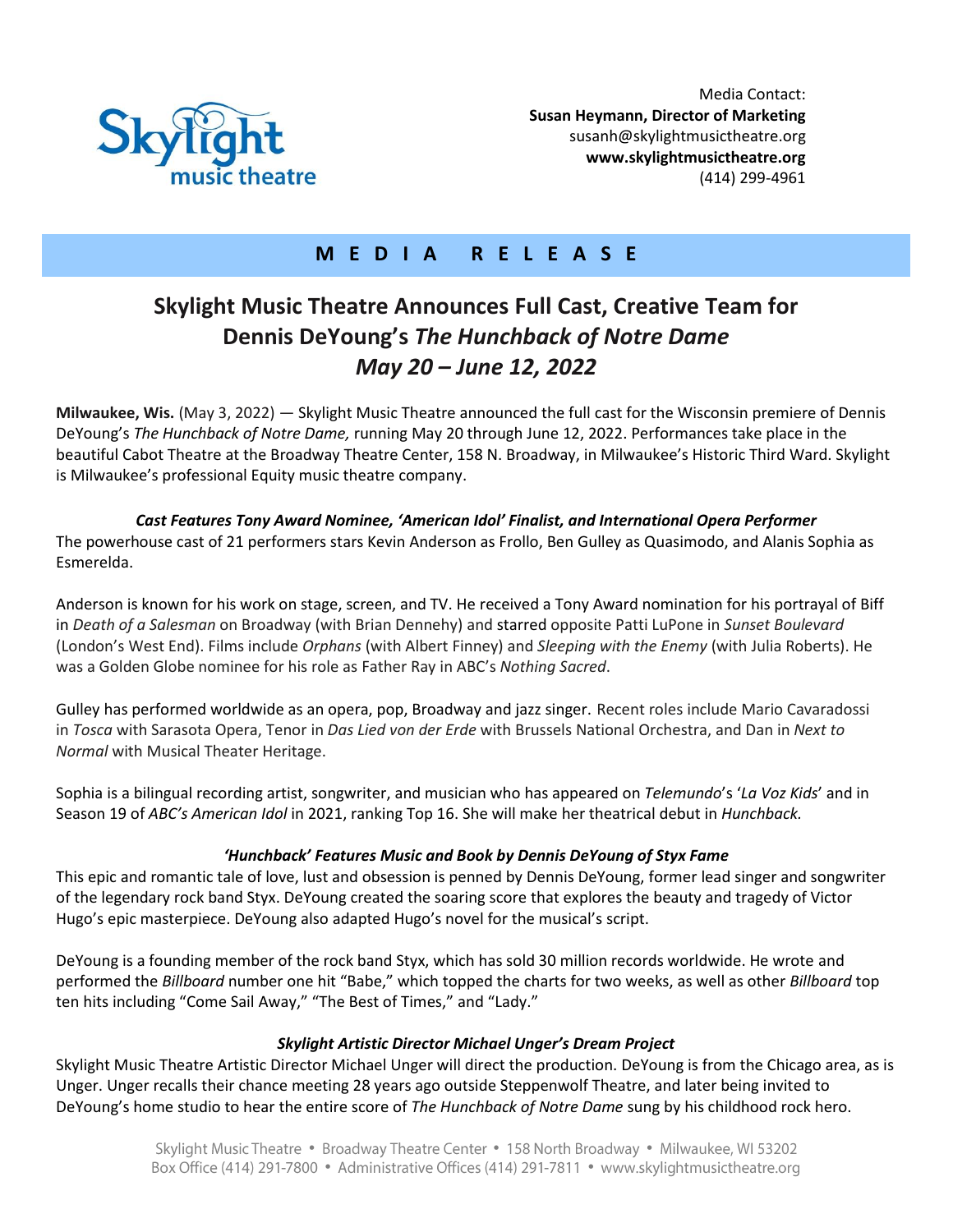### *Skylight Music Theatre Announces Full Cast, Creative Team for "The Hunchback of Notre Dame"*

"I have been chasing this show for 28 years – and that's not an exaggeration," said Unger. "Dennis is a magnificent melody maker (think "Babe," "Lady," "Grand Illusion," "Come Sail Away," and so many more), and his version of this classic novel is wonderfully faithful to Hugo's original. Although Dennis has made many wise plot adjustments to up the drama and romance. It's a phenomenal combination."

Although known primarily as a rock musician, DeYoung's interest in theater began when he explored "new theatrical ways to present a rock concert to make the experience more engaging and exciting for the audience," he said. In 1983 the "Kilroy Was Here" Styx album and tour incorporated theater and film. In 1993 DeYoung was offered the role of Pontius Pilate in the 20th anniversary tour of *Jesus Christ Superstar* with Ted Neeley, Carl Anderson, and Irene Cara, for which DeYoung received a Joseph Jefferson nomination as best supporting actor.

"Over the years, I have been fortunate enough to have had some success in writing songs, but the ones I have written for *Hunchback* I love as much or more than any I've ever done," said DeYoung, who is working with Skylight on a newly revised version of the musical.

DeYoung's *Hunchback* was previously presented at Chicago's Bailiwick Repertory Theatre where it won a 2008 Jeff Award for Best Midsize Musical. *Variety* called it "A thrilling stage extravaganza!" *Chicago Tribune* wrote that DeYoung's "brooding power ballads" and "thrilling melody lines" created "infectious musical passion."

Skylight's production team includes Music Director Eric Svejcar, also originally from the Chicago area, a Brooklyn-based composer, pianist, and arranger who music directed Skylight's recent production of *Ernest Shackleton Loves Me* and the staged concert reading of Paul Williams' *Fortunate Sons*. On Broadway he conducted *Big River* and played first keyboard for *The Little Mermaid*.

*Hunchback* was originally scheduled to be produced at Skylight during 2020-2021 to mark Unger's inaugural Skylight season but was postponed due to the pandemic.

Skylight Music Theatre has joined other Milwaukee performing arts organizations in lifting Covid-19 safety requirements.

### *Wisconsin Premiere*

**Dennis DeYoung's THE HUNCHBACK OF NOTRE DAME May 20 – June 12, 2022** By Dennis DeYoung Directed by Skylight Music Theatre Artistic Director Michael Unger Adapted from the novel by Victor Hugo *Recommended for ages 12 and up*

### **THE HUNCHBACK OF NOTRE DAME CREATIVE TEAM**

| * The Scenic and Lighting designers are represented by United Scenic Artists, Local USA-829.                                                |  |
|---------------------------------------------------------------------------------------------------------------------------------------------|--|
| ** Appearing through an agreement between Skylight Music Theatre and Actors' Equity Association, the Union of Professional Actors and Stage |  |
| <b>Managers in the United States.</b>                                                                                                       |  |
| *** The Director and Choreographer are members of the Stage Directors and Choreographers Society, a national theatrical labor union.        |  |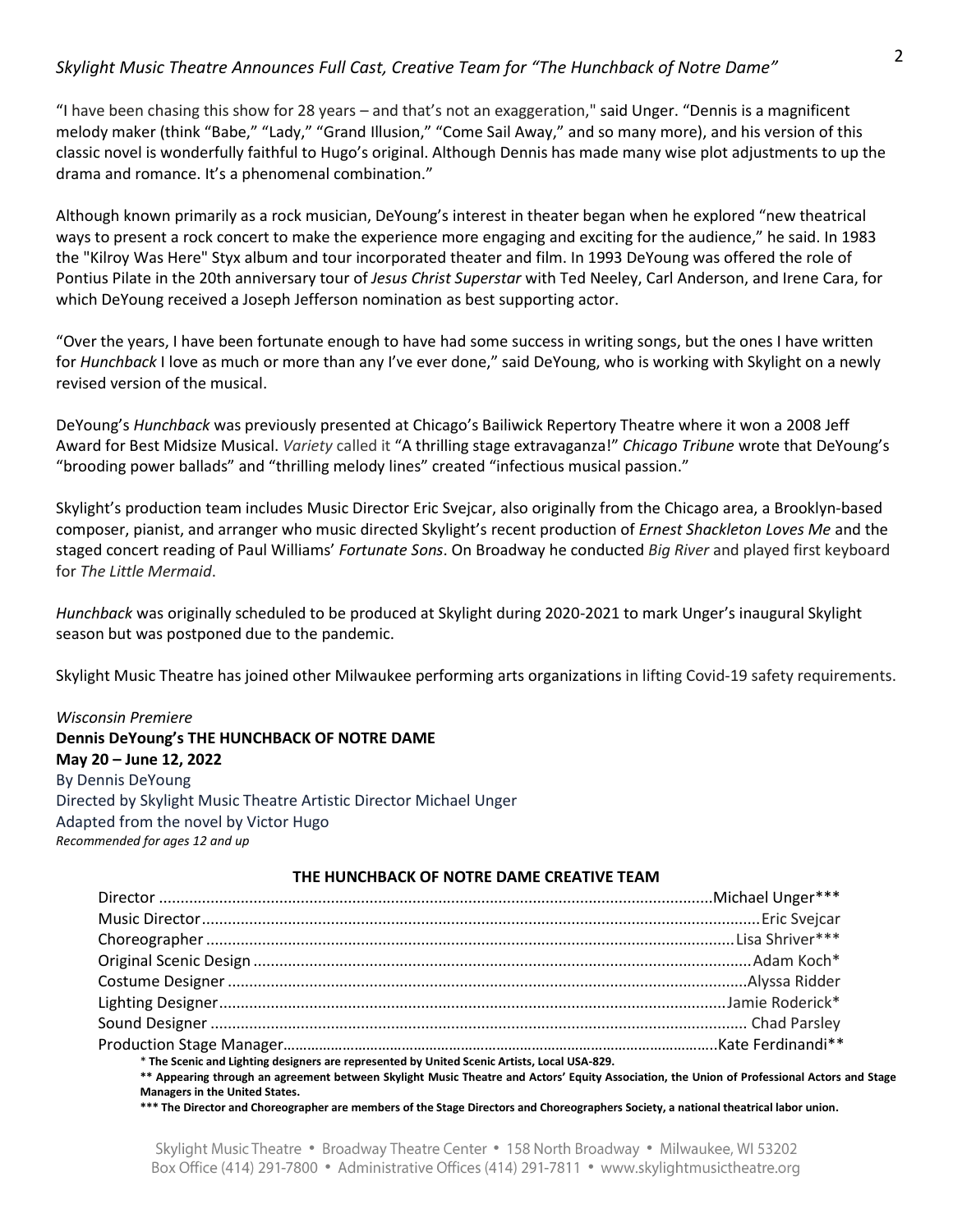#### **THE HUNCHBACK OF NOTRE DAME CAST**

|                          | EnsembleJackey Boelkow, Christie Burgess, Cynthia Cobb**, Nathan Danzer, Emma Dias, Romesh Jayasundara,                                     |
|--------------------------|---------------------------------------------------------------------------------------------------------------------------------------------|
|                          | Layton Lal, Chad Larget, Nathan Marinan, Taye Martin, Mitchell Matyas, Jamie Lynn Mercado, Amanda Satchell,                                 |
| <b>Stephanie Staszak</b> |                                                                                                                                             |
|                          | ** Appearing through an agreement between Skylight Music Theatre and Actors' Equity Association, the Union of Professional Actors and Stage |

**\*\* Appearing through an agreement between Skylight Music Theatre and Actors' Equity Association, the Union of Professional Actors and Stage Managers in the United States.**

### *CREATIVE TEAM BIOGRAPHIES*

**Dennis DeYoung** (Writer and Composer) is a founding member of the rock band Styx which has sold 30 million records worldwide. Dennis has penned eight top ten singles in America, including "Come Sail Away," "Lady," "Mr. Roboto," "Desert Moon," and "Show Me the Way." He starred in the 20th anniversary tour of *Jesus Christ Superstar* for which he received a Joseph Jefferson nomination for best supporting actor. His *Hunchback* also won a Joseph Jefferson award for Best Midsize Musical in 2008.

**Michael Unger** (Director) joined Skylight as Artistic Director in 2019. At Skylight he directed *Little Shop of Horrors* and *Being Earnest*, now streaming worldwide. Unger is Producing Artistic Director of NewArts in Newtown, CT; started in response to the Sandy Hook tragedy, where has directed 16 large-scale musicals involving over 650 local children. He directed benefit concerts honoring Susan Stroman, Andre DeShields, Maltby and Shire, as well as for the Sandy Hook, CT and Parkland, FL communities.

**Eric Svejcar** (Music Director) is a composer/pianist/arranger who music directed Skylight's *Ernest Shackleton Loves Me*. Other credits include *Caligula: an Ancient Glam Epic*, *A ROCKIN' Midsummer Night's Dream,* (both directed by Michael Unger*)* and the musical podcast series *Loveville High*. On Broadway he conducted the Roundabout/Deaf West production of *Big River* and played first keyboard for *The Little Mermaid*.

### *CAST BIOGRAPHIES*



**Kevin Anderson** (Frollo) won Drama Desk and Outer Critics Circle Awards and a Tony nomination as Biff in *Death of a Salesman*, a Golden Globe nomination for Father Ray in ABC's *Nothing Sacred,* an Outer Critics Circle nomination for *Come Back Little Sheba*, Theatre World and Jeff Awards for *Orphans*. Notable roles include the original Joe Gillis opposite Patti LuPone in *Sunset Boulevard,* (West End), Phillip in the film *Orphans*, and Ben in *Sleeping with the Enemy* opposite Julia Roberts.



**Jackey Boelkow** (Ensemble) was last seen at Skylight in *The Full Monty.* She is a touring company member for Kohl's Wild Theater and performed with the Prague Shakespeare Company in Prague, Czech Republic, where she played Margaret in the European premiere of *The Death of Kings: Seize the Crown* and Adrianna in *The Comedy of Errors*. Other credits: Outskirts Theatre Co.'s *Carrie* (Chris), and Sunset Playhouse's *The Marvelous Wonderettes* (Suzy).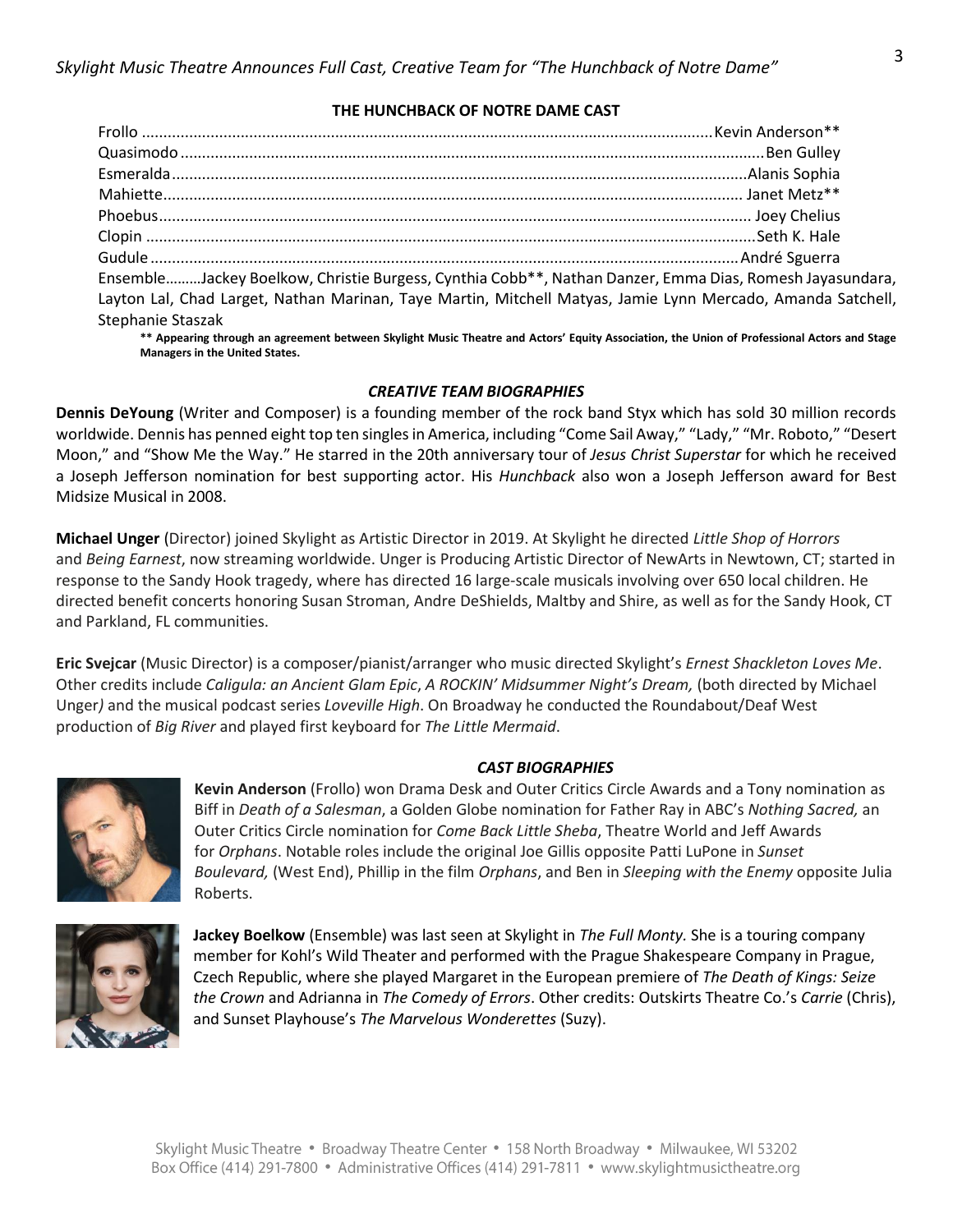### *Skylight Music Theatre Announces Full Cast, Creative Team for "The Hunchback of Notre Dame"*



**Christie Burgess** (Ensemble). At Skylight she played Pam Lukowski in *The Full Monty* ,"Peep Bo" in *Hot Mikado* and appeared in Skylight's 2020 *Songbook* and *KidsWrites* tours and the 2020 *Skylight Sings: A Holiday Special*. Other area roles include: Fantine in *Les Misérables*, Demeter in *CATS*, Cinderella in *Into the Woods,* Rona in *The 25th Annual Putnam County Spelling Bee,* and Hope in *Urinetown*.



**Joey Chelius** (Phoebus) was last seen at Skylight as Malcolm MacGregor in *The Full Monty*, RJ in the virtual staged concert reading of Paul Williams' musical *Fortunate Sons,* and Jack Worthing in the virtual musical, *Being Earnest*. He is a 2018 BFA graduate in Acting at University of Wisconsin – Stevens Point.



**Cynthia Cobb** (Ensemble) Credits at Skylight Music Theatre include *Porgy and Bess, Violet, Crowns, Gershwin and Friends, Ain't Misbehavin'*, *Smokey Joe's Café, Tintypes, Blues in the Night*, and *The All Night Strut*. Other favorites: *Carousel* at Candlelight Dinner Playhouse, *Do Black Patent Leather Shoes Really Reflect Up* at Drury Lane Theatre, *Elmer Gantry* at Marriott Theatre at Lincolnshire, *Cowgirls* at Northlight Theatre, and *Showboat* at Gateway Playhouse.



**Nathan Danzer** (Ensemble) was last seen at Skylight in *The Full Monty*. Past roles include Giovanni in *The Glance* and Kilroy in *Camino Real* at Off the Wall. He appeared as Dr. Bullard in *Lobotomy the Musical* at The Alchemist, John in *The Importance of Being Earnest* at Summerstage, and Van in *Dog Sees God* at Splinter Group.



**Emma Dias** (Ensemble) is a sophomore at Marquette University and was a part of Madison's Jerry ensemble sponsored through the Overture center for three years. She has multiple film, commercial and music theatre credits with a number of companies. Favorite roles include Ella, Cinderella, Ensemble, Carrie, and Josefina in *American Girl Revue* at Children's Theater of Madison.



**Ben Gulley** (Quasimodo) From opera to Broadway, jazz to pop, recent performances include debuts as Mario Cavaradossi in *Tosca* with Sarasota Opera, Tenor in *Das Lied von der Erde* with Brussels National Orchestra, Tenor in *Beethoven's Symphony 9* with Kalamazoo Symphony Orchestra, awardwinning turn as Dan in *Next to Normal* with Musical Theater Heritage and as Stromboli in Disney's *Geppetto & Son* with The Coterie Theater. He starred as Pedro in *Tiefland* at Sarasota Opera in 2018, which was directed by *Hunchback's* director, Michael Unger.



**Seth K. Hale** (Clopin) Recent roles include Orin Scrivello in *Little Shop of Horrors* at Skylight, Theseus/Oberon in Optimist Theatre's *A Midsummer Night's Dream: The Lovers' Tale*, Byron in *Not Today* with Forge Theater, Sholem Asch in *Indecent* with Music Theatre of Madison, and Kenny in *Laughter on the 23rd Floor* at Next Act.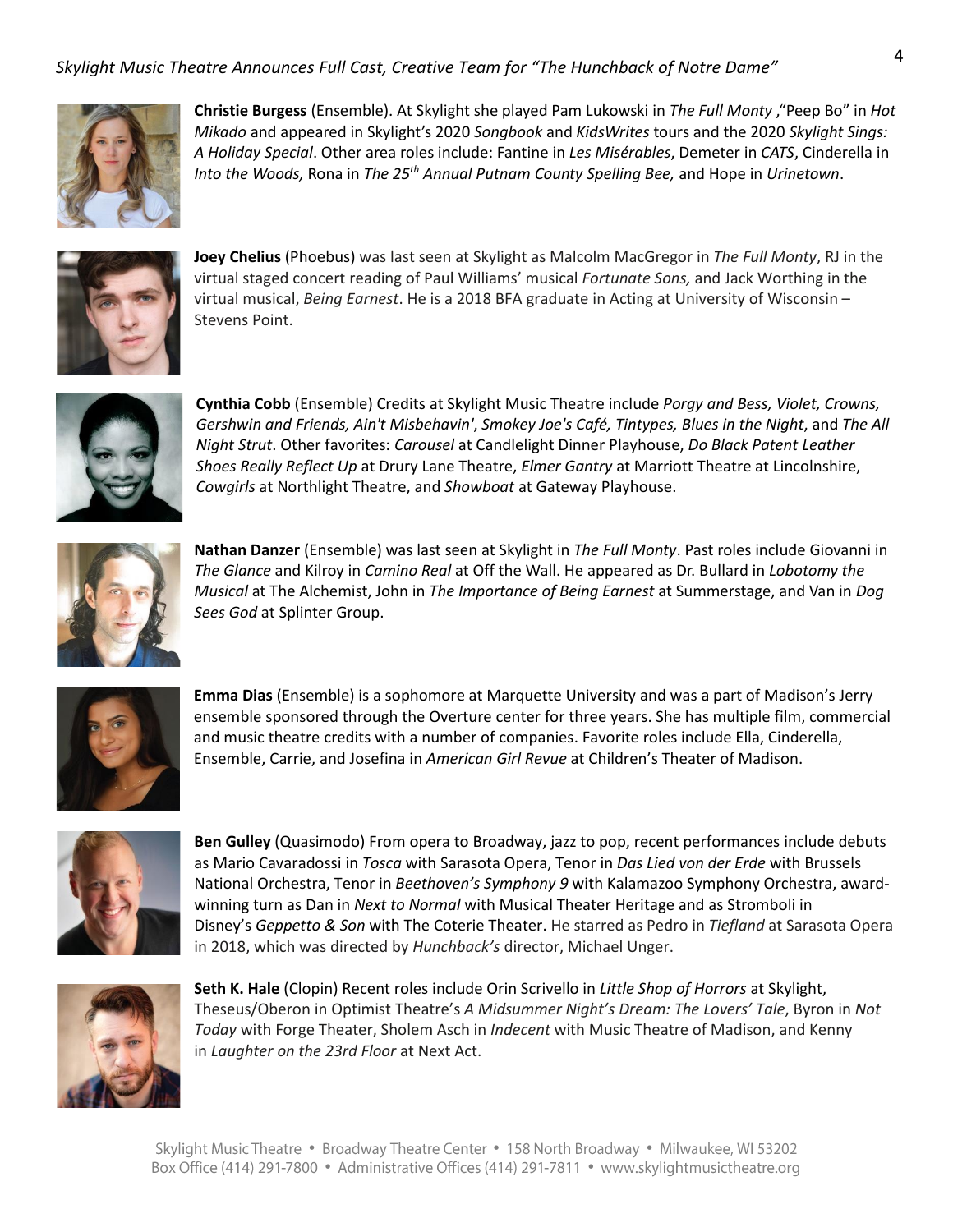### *Skylight Music Theatre Announces Full Cast, Creative Team for "The Hunchback of Notre Dame"*



**Romesh Jayasundara** (Ensemble) makes his debut at Skylight Music Theatre. He played Chip Tolentino in *Spelling Bee* with All In Productions, Mary Sunshine in *Chicago* with Greendale Community Theatre, Leading Player in *Pippin* in collaboration with Lake Country Playhouse and UW-Waukesha, Mark/Ben in *Love/Sick* with UW-Waukesha, and Ben in *American Idiot* with Milwaukee Rock Theatre. He is a student at UW-Milwaukee pursuing his BFA in Musical Theatre.



**Layton Lal** (Ensemble) is in seventh grade at Whitefish Bay Middle School. He performed at First Stage as Pig Pen in *Charlie Brown Christmas* (2021) and in *The Best Christmas Pageant Ever* (2018). He studies voice, piano, hip-hop, art, and magic. He received medals for solo ensemble at the Wisconsin School Music Association in 2021 and 2022 and a merit scholarship to study musical theater at the Interlochen Center for the Arts camp in Michigan this summer.



**Chad Larget** (Ensemble) was seen at Skylight in *Fortunate Sons*, *Oklahoma!*, *Most Happy Fella*, *A Little Night Music*, *Die Fledermaus*, *Marriage of Figaro* and *Pirates of Penzance*. Recent Milwaukee area credits include Sewer Man in *Dear World* with Boulevard Theatre, Jay Austin in *Only We Know Best*, with Milwaukee Metropolitan Voices, the Bank Chairman in *Mary Poppins* and Kodaly in *She Loves Me*, both at Sunset Playhouse.



**Nathan Marinan** (Ensemble). At Skylight he played Dave Bukatinsky in *The Full Monty*, Lady Augusta Bracknell in *Being Earnest*, Billy Boy Bill in *Urinetown*, Bamatabois/Joly in *Les Misérables*, and Princeton/Rod Understudy in *Avenue Q*. Other Milwaukee roles include *The Fabulous Lipitones, Carnival, Scrooge in Rouge*, *Earnest in Love*, *Mothers and Sons*, and *The Normal Heart*.



**Taye Martin** (Ensemble) recently graduated from the University of Wisconsin - Stevens Point and is making his Skylight Music Theatre debut. He recently performed in *The Full Monty* and *Bye Bye Birdie* at the Palace Theatre. Other recent shows include *Seussical* and *The Last Days of Judas Iscariot*.



**Mitchell Matyas** (Ensemble) is making his debut at Skylight Music Theatre. Select credits include ensemble/understudy Don in the national tour of *Kinky Boots* and at Ogunquit Playhouse, Jean-Michel in *La Cage Aux Folles* at Numerica PAC, and Laurie in *Little Women* at Gateway by the Bay. He is a Wisconsin native and graduate of Marymount Manhattan College.



**Jamie Lynn Mercado** (Ensemble) was seen at Skylight as Beth Willet in the staged concert reading of Paul Williams musical *Fortunate Sons*; the 2020 *KidsWrites: Me, Myself, & I;* and in the ensemble of *Newsies*. Other credits include *Dad's Season Tickets* at Milwaukee Repertory Theater, *Tongue 'N Cheek* at Northern Sky Theater, *Matilda* at First Stage and *Songs for a New World* at All In Productions.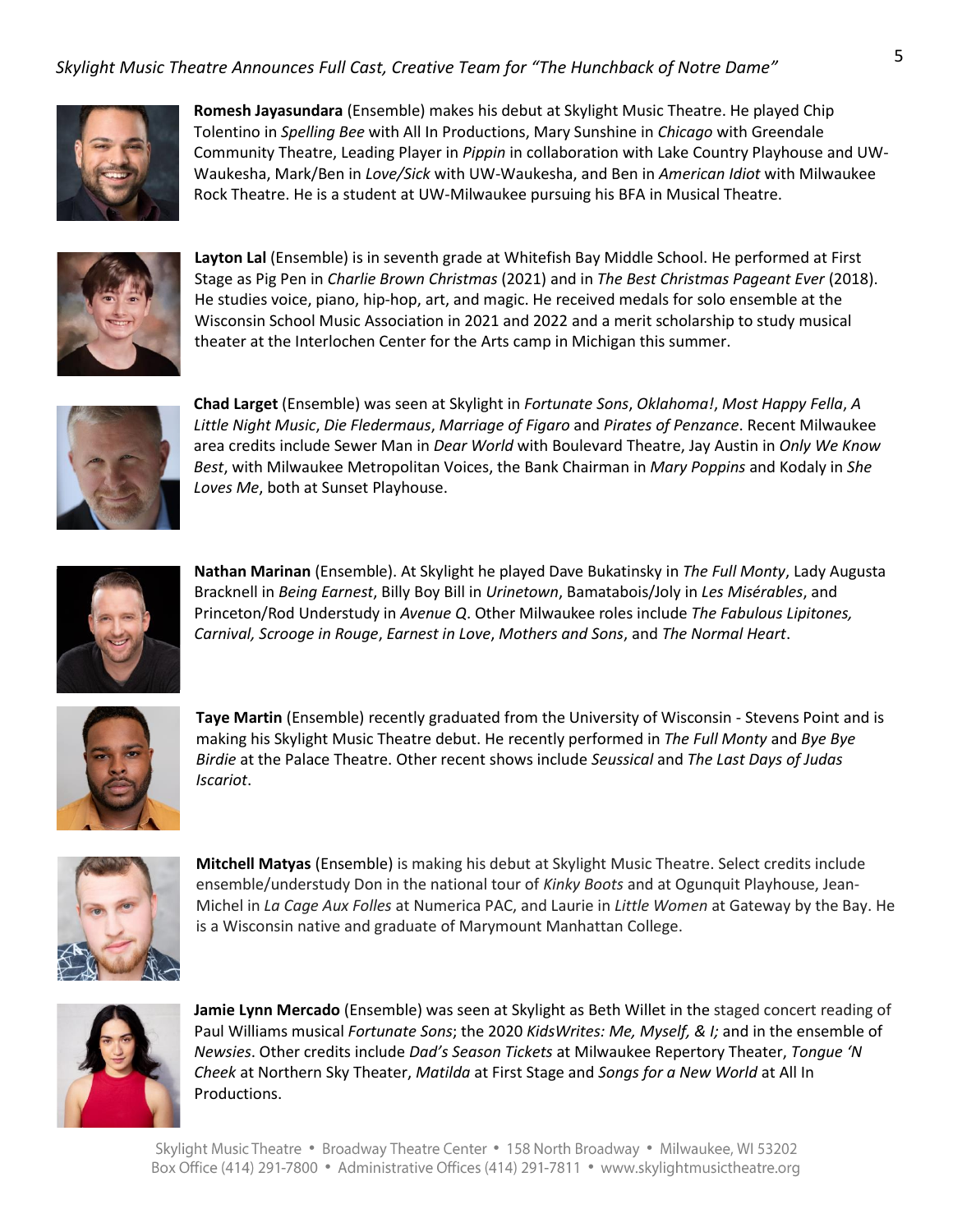

**Janet Metz** (Mahiette) Broadway: *Once Upon a Mattress, Marie Christine, On the Town, Fiddler on the Roof*. Off-Broadway: *Stars of David, Bingo* (Drama League Nomination), *Falsettoland, I Love You,You're Perfect…, Big, Hurrah at Last, Lucky Stiff, I Love NY*. At Skylight, *The Full Monty*. Tours: *Joseph…* (Narrator opposite Donny Osmond), *The Music of Andrew Lloyd Webber* (with Michael Crawford), *Stop the World*… (with Anthony Newley), *Music of the Night* (with Colm Wilkinson). Premieres: *Harmony* (DramaLogue Award), *Fame, The Spitfire Grill.*



**Amanda Satchell** (Ensemble) played Claire Willet in the virtual staged concert reading of Paul Williams' musical *Fortunate Sons*. A graduate of the University of Michigan's Musical Theatre program, she has performed in regional theaters including Paper Mill Playhouse as well as in New York at Joe's Pub and Carnegie Hall.



**André Sguerra** (Gudule) is a theatre graduate from Northwestern University. Credits include Laertes in *Hamlet* with SIST, Tybalt in *Juliet and Her Romeo* with Turn to Flesh Productions, Bear in *Old Turtle and the Broken Truth* with Rebel Playhouse and Arthur (puppeteer) in *After the Blast* with Lincoln Center Theatre LCT3.



**Alanis Sophia** (Esmeralda) is a bilingual recording artist, songwriter, and musician. At 11 years old, she ranked second place on the first season of *Telemundo*'s '*La Voz Kids.*' She became the first Latin ambassador representing Florida's tourism in partnership with *Visit Florida*. She participated in Season 19 of *ABC's American Idol*, ranking Top 16.



**Stephanie Staszak** (Ensemble) was most recently seen at Skylight as Susan in *The Full Monty,* Abby in the staged reading of *Fortunate Sons*, Gwendolyn in the virtual filming of *Being Earnest* and as Ensemble/Understudy in *Oklahoma!* and *Newsies.* Staszak has performed with Milwaukee Opera Theatre, All In Productions and In Tandem.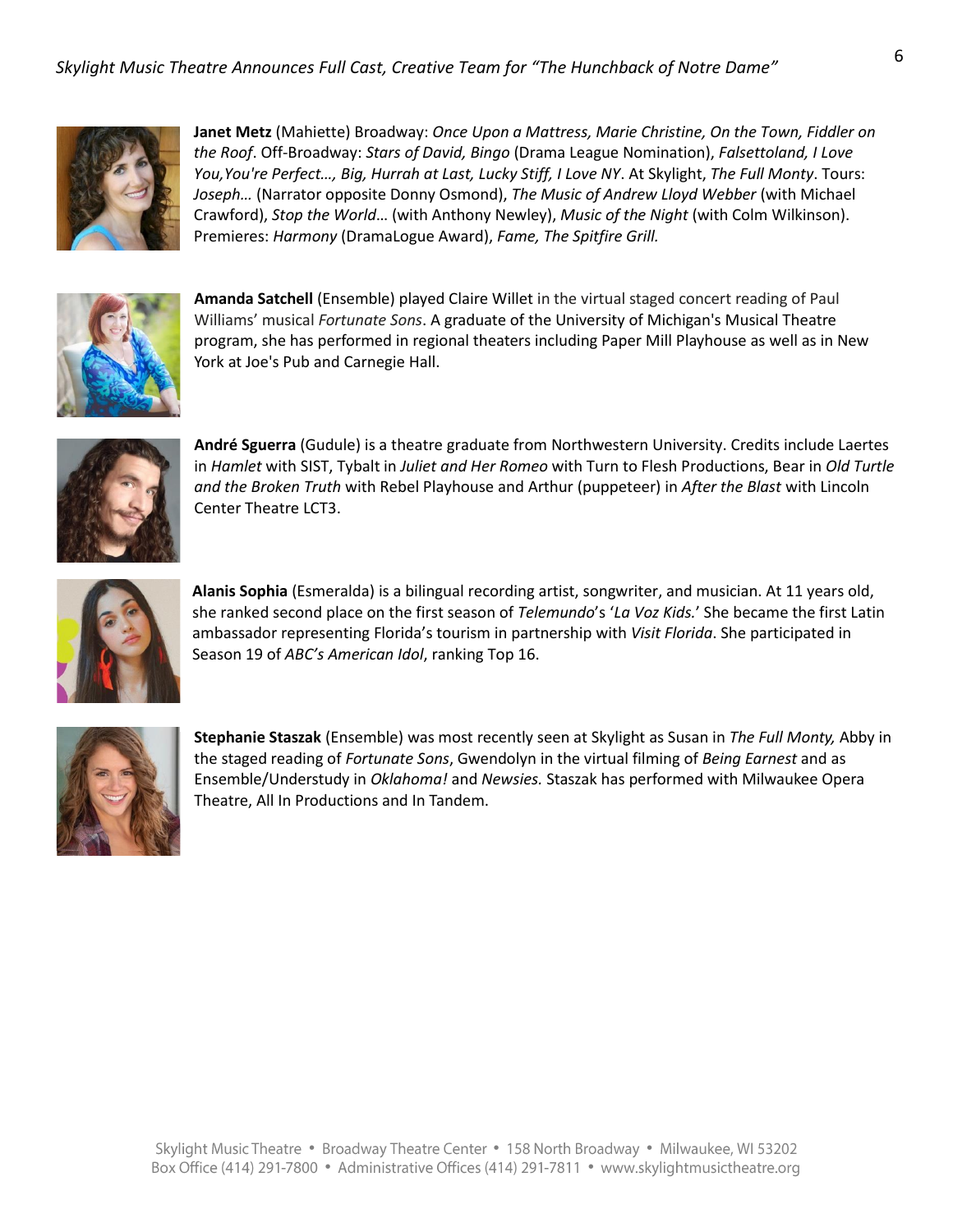### *PERFORMANCE INFORMATION*

Performances of *The Hunchback of Notre Dame are* Friday, May 20 through Sunday, June 12, 2022 in the beautiful Cabot Theatre at the Broadway Theatre Center, 158 N. Broadway in the Historic Third Ward of Milwaukee.

| <b>TUESDAY</b>     | <b>WEDNESDAY</b>               | <b>THURSDAY</b>   | <b>FRIDAY</b> | <b>SATURDAY</b>   | <b>SUNDAY</b>                     |
|--------------------|--------------------------------|-------------------|---------------|-------------------|-----------------------------------|
| MAY                |                                |                   | 20<br>7:30PM  | 21<br>7:30PM      | I۰<br>22<br>2:00PM                |
|                    | 25<br>$\bullet$<br>2:00/7:30PM | 26<br>7:30PM      | 27<br>7:30PM  | 28<br>2:00/7:30PM | 29<br>D<br>2:00PM                 |
| 31<br>EВ<br>6:30PM |                                |                   |               |                   |                                   |
| <b>TUESDAY</b>     | <b>WEDNESDAY</b>               | <b>THURSDAY</b>   | <b>FRIDAY</b> | <b>SATURDAY</b>   | <b>SUNDAY</b>                     |
| JUNE               | O<br>1<br>7:30PM               | 2<br>7:30PM       | 3<br>7:30PM   | 2:00/7:30PM       | $4$ $\blacksquare$<br>5<br>2:00PM |
|                    | $\bullet$<br>8<br>2:00/7:30PM  | bg<br>9<br>7:30PM | 10<br>7:30PM  | 11<br>2:00/7:30PM | Ŀ<br>12<br>2:00PM                 |

### *CALENDAR*

Skylight Insights EB Early Bird (Tues. May 31, 6:30 PM) (Sy American Sign Language (Thurs. June 9, 7:30 PM)

### *BOX OFFICE*

Single tickets and subscriptions are on sale. Subscribers get the best seats at the best prices. Purchase at the Broadway Theatre Center Box Office. Call (414) 291-7800 or visit 158 N. Broadway, Monday – Saturday, from noon - 6 p.m. or email [tickets@skylightmusictheatre.org.](mailto:tickets@skylightmusictheatre.org)

- *Please let the Box Office know if accessible seating is needed, or if patrons will have a wheelchair or walker.*
- Box Office hours are Mon. Sat. Noon 6 p.m. The Box Office window is also open two hours prior to performances.
- Group discounts are available for parties of 10 or more by calling (414) 291-7800
- If you have ADA needs, please contact the Box Office (414) 291-7800 o[r tickets@skylightmusictheatre.org.](mailto:tickets@skylightmusictheatre.org)
- *Skylight offers a risk-free guarantee to exchange, credit, or refund tickets for any canceled performances.*
- For more information visi[t www.skylightmusictheatre.org](http://www.skylightmusictheatre.org/) or emai[l info@skylightmusictheatre.org](mailto:info@skylightmusictheatre.org)

### *SPECIAL EVENTS*

**Skylight Insights.** In-depth discussions with Artistic Director, Michael Unger and special guests take place one hour before Wednesday and Sunday performances.

**ASL Performance.** *The Hunchback of Notre Dame* will be interpreted in American Sign Language (ASL) on June 9, 2022, at 7:30 p.m. To purchase tickets for this performance, email [tickets@skylightmusictheatre.org](mailto:tickets@skylightmusictheatre.org) or call Skylight Music Theatre's Box Office at (414) 291-7800. Mention ASL performance for seating in the appropriate section. *Support for ASL performance provided by UPAF Connect.*

**For more information** visit [www.skylightmusictheatre.org,](http://www.skylightmusictheatre.org/) emai[l info@skylightmusictheatre.org](mailto:info@skylightmusictheatre.org) or call the Box Office at (414) 291-7800.